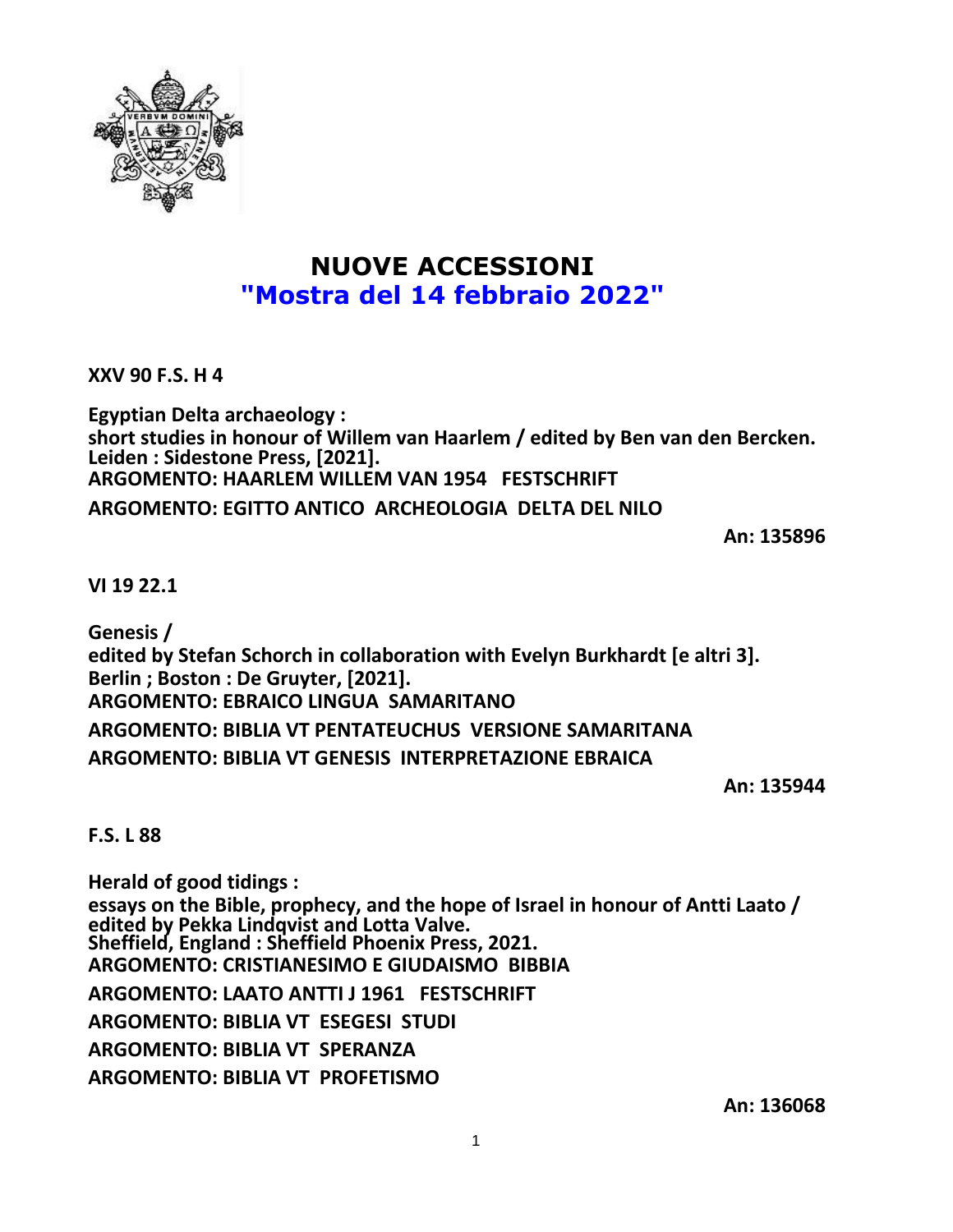**F.S. E 34**

**Klänge der Archäologie : Festschrift für Ricardo Eichmann / herausgegeben von Claudia Bührig [e altri 4]. Wiesbaden : Harrassowitz Verlag, 2021. ARGOMENTO: EICHMANN RICARDO 1955 FESTSCHRIFT ARGOMENTO: VICINO ORIENTE ANTICO ARCHEOLOGIA STUDI**

### **An: 136356**

**VIII 182 8**

**Žalmy 101 - 118 / [editori Bohadan Hroboň, Adrián Kacián ; autori Marcela Andoková [e altri 15]. Trnava : Dobrá kniha, 2020. ARGOMENTO: BIBLIA VT PSALMI COMMENTI SLOVACCO**

**An: 136308**

### **M.C. C 33 B 151**

**Canonical exegesis of the Psalter: challenges and prospects, (2019 : Roma). The formation of the Hebrew Psalter : the Book of Psalms between ancient versions, material transmission and canonical exegesis / edited by Gianni Barbiero, Marco Pavan, and Johannes Schnocks. Tübingen : Mohr Siebeck, [2021]. ARGOMENTO: BIBLIA VT PSALMI ANALISI STRUTTURALE ARGOMENTO: BIBLIA VT STORIA DELLA REDAZIONE**

**An: 136088**

**VIII 202 42**

**Carter, Warren C., 1955-. Mark / Warren Carter ; Sarah J. Tanzer, volume editor ; Barbara E. Reid, OP, general editor. Collegeville, Minnesota : Liturgical Press, [2019]. ARGOMENTO: BIBLIA NT MARCUS COMMENTI INGLESE**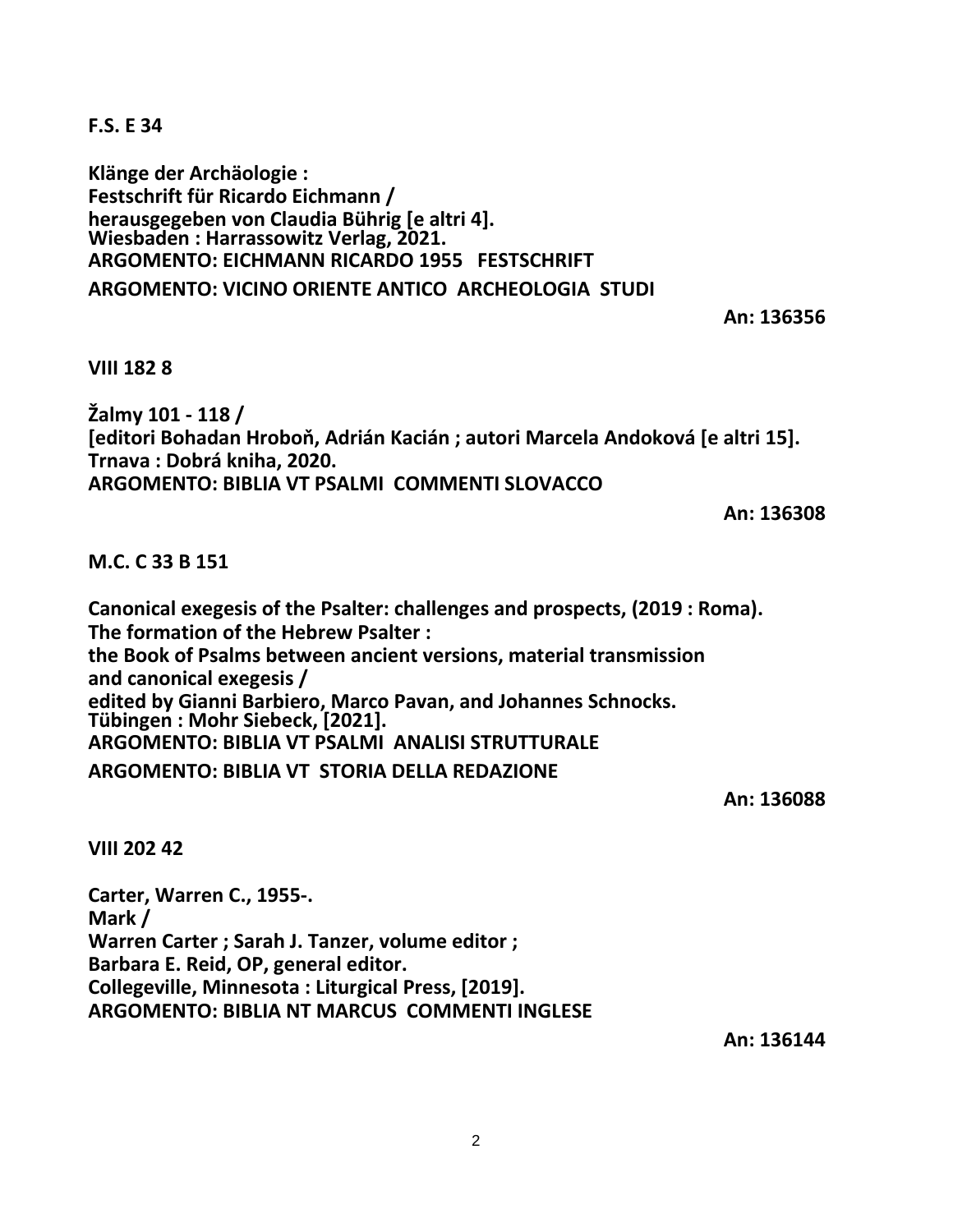**XXIII 3 48**

**Gitin, Seymour, 1936-. The road taken : an archaeologist's journey to the land of the Bible / Seymour (Sy) Gitin. University Park, Pennsylvania : Eisenbrauns ARGOMENTO: ARCHEOLOGIA BIOGRAFIE ARGOMENTO: GITIN SEYMOUR 1936 ARGOMENTO: WF ALBRIGHT INSTITUTE OF ARCHAEOLOGICAL RESEARCH STORIA ARGOMENTO: ISRAELE ANTICO ANTICHITA**

**An: 136190**

**M.C. B 8 B 16**

**Journées d'exégèse biblique (16 :, 2016 : Parigi, Francia). 1 Samuel 28 : la nécromancienne d'En-Dor / ouvrage publié sous la direction de Matthieu Arnold, Gilbert Dahan et Annie Noblesse-Rocher. Paris : Les Éditions du Cerf, [2021]. ARGOMENTO: BIBLIA VT SAMUELIS I INTERPRETAZIONE FRANCESE ARGOMENTO: BIBLIA VT SAMUELIS I STUDI ARGOMENTO: BIBLIA VT SAMUELIS I 28**

**An: 135988**

**XXIII 103 3.2**

**Lipschits, Oded, 1963-. Age of empires : the history and administration of Judah in the 8th-2nd centuries BCE in light of the storage-jar stamp impressions / Oded Lipschits. University Park, Pennsylvania : Eisenbrauns ARGOMENTO: GIUDEA ARCHEOLOGIA ARGOMENTO: GIUDEA STORIA ARGOMENTO: ISRAELE STORIA STUDI ARGOMENTO: SIGILLI PALESTINA**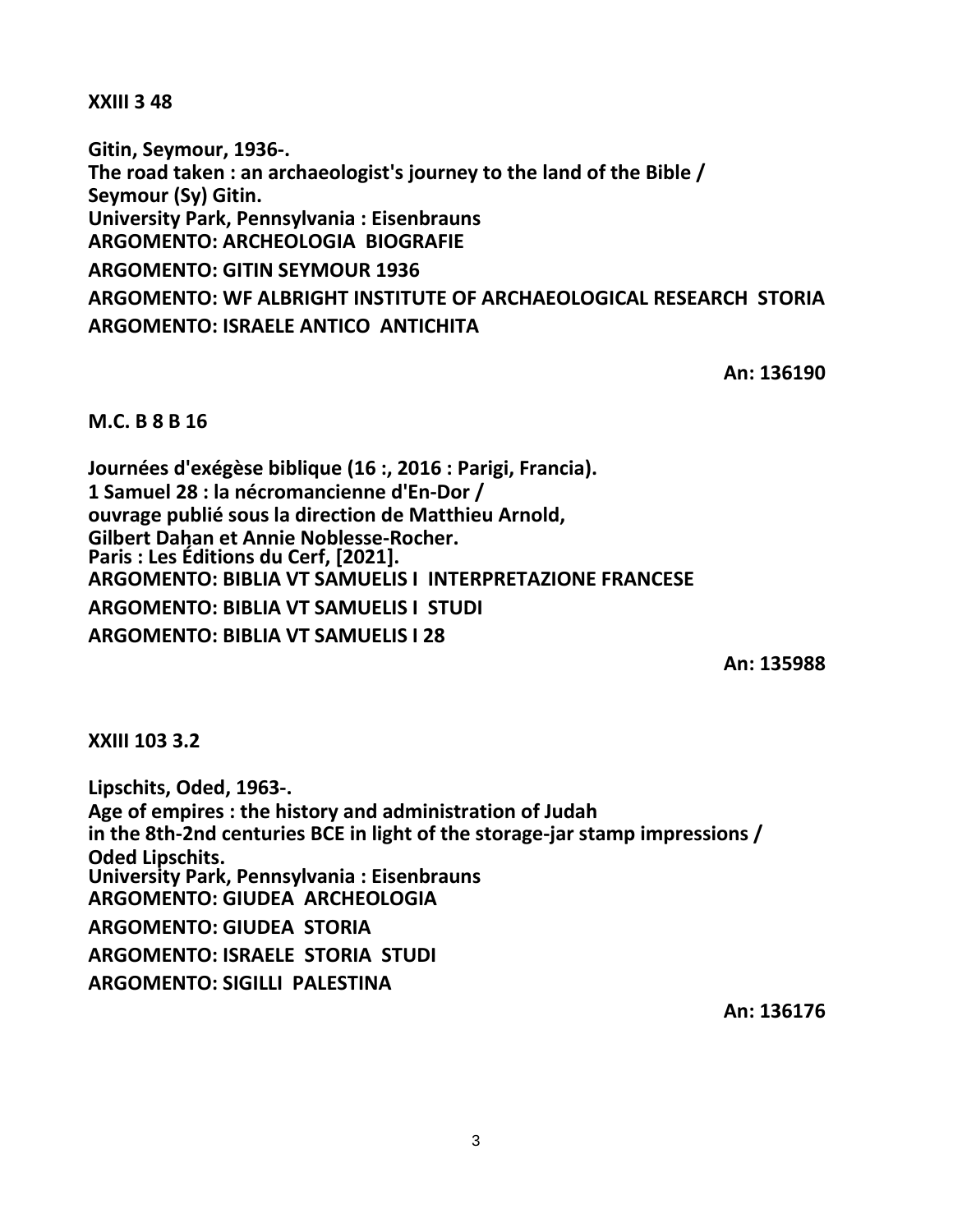**M.C. F 2 79**

**Moreno Sanz, Isaac, sacerdote, 1983-. Jesús y Moisés en diálogo : significado y función de la figura de Moisés en la obra lucana / Isaac Moreno Sanz. Estella (Navarra) : Editorial Verbo Divino, [2021]. ARGOMENTO: MOSE BIBLIA NT ARGOMENTO: GESU CRISTO RELAZIONE CON VT**

**ARGOMENTO: BIBLIA NT CORPUS LUCANUM INTERPRETAZIONE SPAGNOLO**

**An: 136101**

**A.P. 7 C 26**

**Noegel, Scott B., 1962-. "Wordplay" in ancient Near Eastern texts / by Scott B. Noegel. Atlanta, GA : SBL Press, [2021]. ARGOMENTO: SEMITICO LINGUA STUDI ARGOMENTO: VICINO ORIENTE ANTICO LINGUE ARGOMENTO: SEMANTICA**

**An: 136382**

**M.C. C 32 A 31**

**Orlov, Andrei A., 1960-. The glory of the invisible God : two powers in heaven traditions and early Christology / Andrei A. Orlov. London : T&T Clark, 2021. ARGOMENTO: GESU CRISTO DOTTRINA STORIA ARGOMENTO: CRISTOLOGIA DOTTRINA STORIA**

**An: 135897**

**VIII 66 C 33-35 VIII 66 C 33-35 DOPPI**

**Renz, Thomas, 1969-. The Books of Nahum, Habakkuk, and Zephaniah / Thomas Renz. Grand Rapids, Michigan : William B. Eerdmans Publishing Company, 2021. ARGOMENTO: BIBLIA VT NAHUM COMMENTI INGLESE ARGOMENTO: BIBLIA VT HABACUC COMMENTI INGLESE ARGOMENTO: BIBLIA VT SOPHONIAS COMMENTI INGLESE**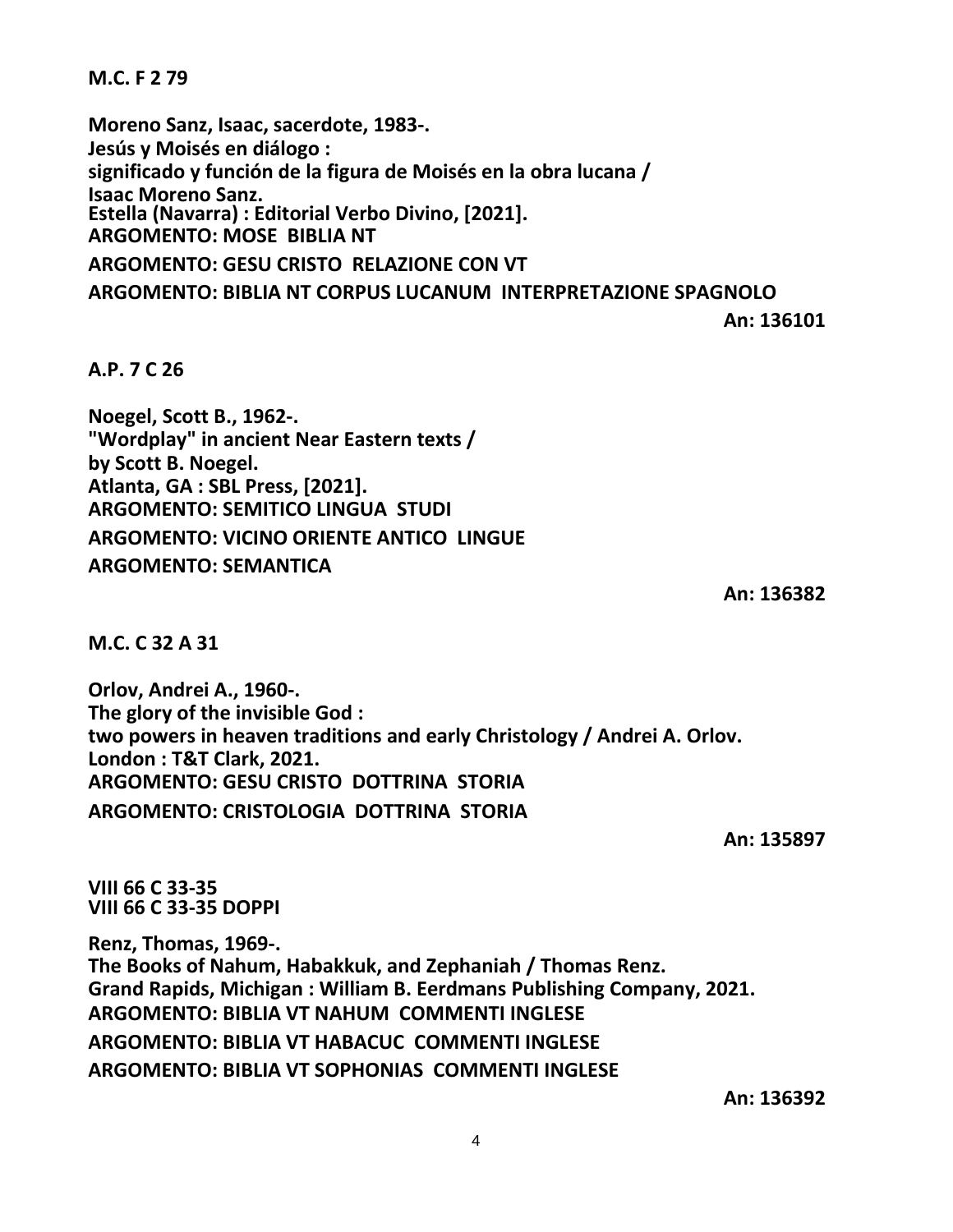**A.P. 117 188**

**Rotasperti, Sergio, S.C.I., 1968-. Metaphors in Proverbs : decoding the language of metaphor in the Book of Proverbs / by Sergio Rotasperti. Leiden ; Boston : Brill, [2021]. ARGOMENTO: BIBLIA METAFORA**

# **ARGOMENTO: BIBLIA VT PROVERBIA ANALISI LINGUISTICA**

# **An: 135899**

## **XXVII 9 F 34**

**Slivka, Daniel, 1975-. Hermeneutics in the ancient Greek and Hellenistic culture / Daniel Slivka. Ljubljana : KUD Apokalipsa, 2019. ARGOMENTO: PHILO ALEXANDRINUS CIRCA 20 AC 45 INTERPRETAZIONE ARGOMENTO: ERMENEUTICA ARGOMENTO: ELLENISMO CULTURA ARGOMENTO: GRECIA ANTICA MITOLOGIA**

**An: 136278**

**XXV 28 173**

**Sourouzian, Hourig. Recherches sur la statuaire royale de la XIXe dynastie / Hourig Sourouzian. Le Caire : Institut Français d'Archéologie Orientale, 2020. ARGOMENTO: EGITTO ANTICO STATUE**

**ARGOMENTO: EGITTO ANTICO DINASTIA XIX**

**An: 136105**

**IV 20 THEOPHR 6**

**Theophrastus, circa 371-circa 286 a.C. Les pierres / Théophraste ; texte édité et traduit et annoté par Suzanne Amigues. Paris : Les Belles Lettres, 2018. ARGOMENTO:**